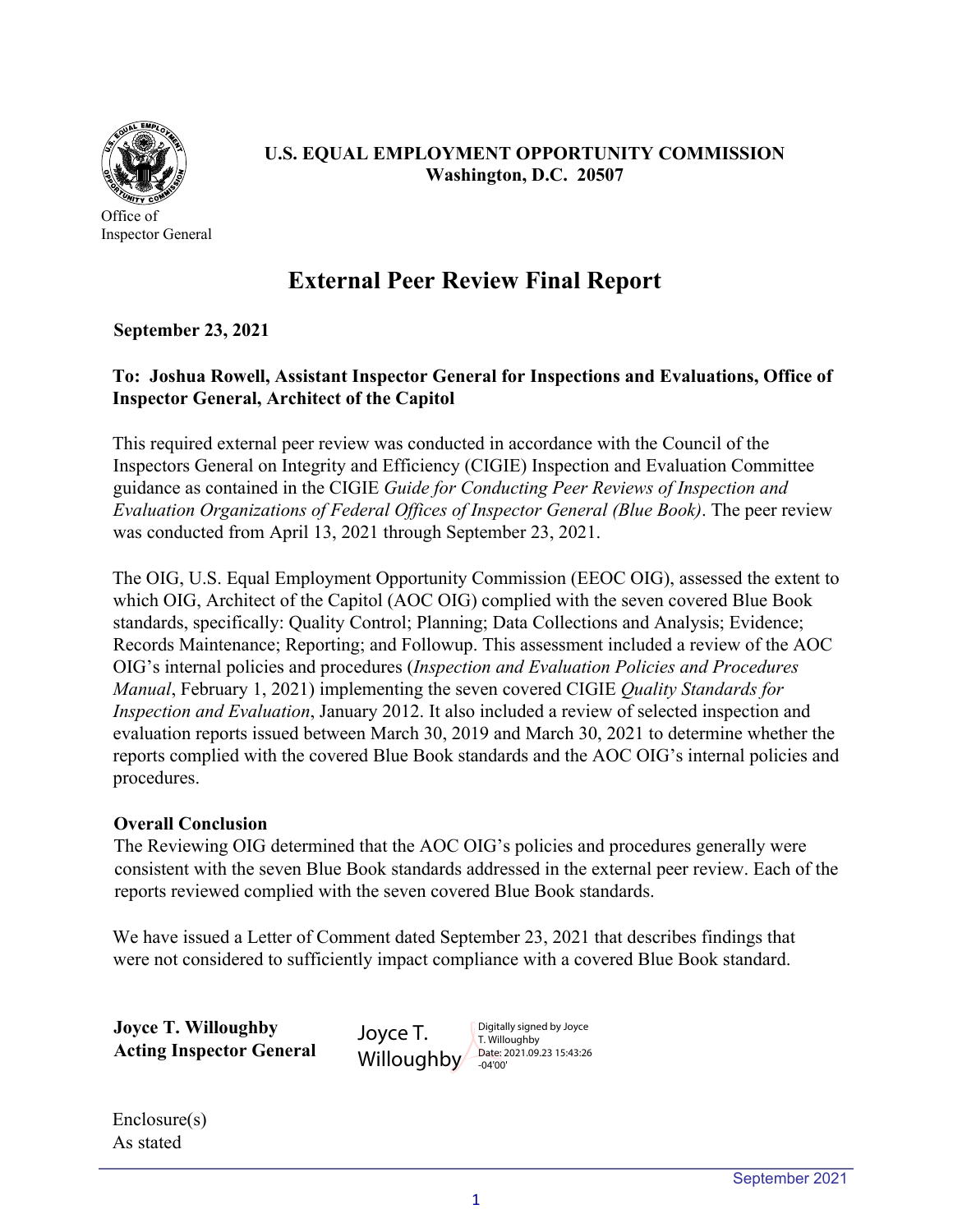### **ENCLOSURE 1: Scope and Methodology**

The EEOC OIG selected the following two reports for review. These reports were reviewed because they were the two most recently issued reports and therefore most reflective of the current status of the inspection and evaluation unit activities.

1. *Evaluation of the Architect of the Capitol's Emergency Preparedness Posture Evaluation Report* (2020-0002-IE-P).

### 2. *Evaluation of the Architect of the Capitol's Tree Maintenance Program Evaluation Report* (2020-0003-IE-P).

The EEOC OIG conducted all aspects of the peer review remotely, communicating with the AOC OIG staff by email and videoconferencing. All files required for the peer review were electronic and accessed using a secure means for AOG OIG to upload files and for EEOC OIG to access the files.